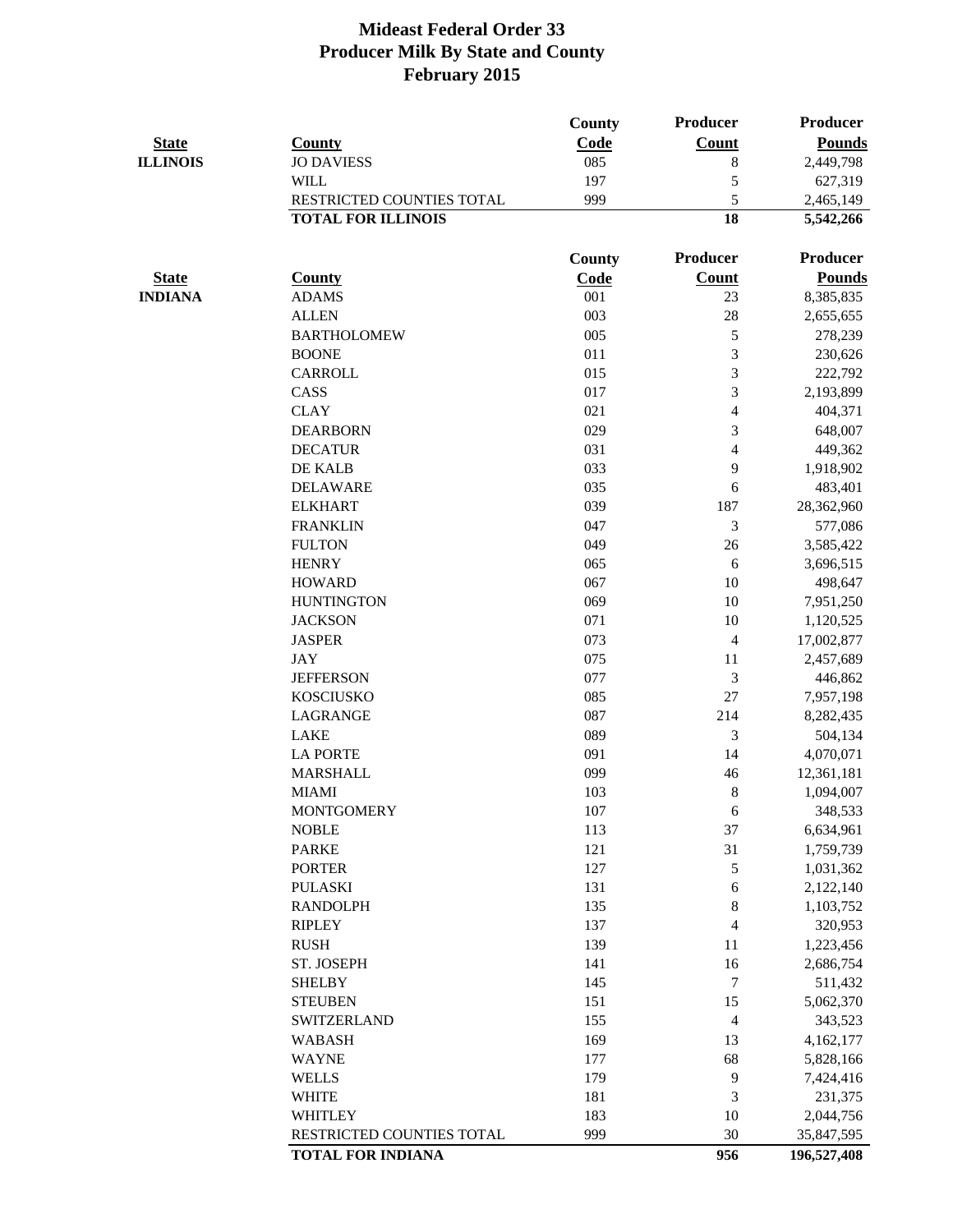|                                 |                                    | <b>County</b> | <b>Producer</b>            | Producer                 |
|---------------------------------|------------------------------------|---------------|----------------------------|--------------------------|
| <b>State</b>                    | <b>County</b>                      | Code          | <b>Count</b>               | <b>Pounds</b>            |
| <b>IOWA</b>                     | <b>DUBUQUE</b>                     | 061           | 9                          | 1,476,737                |
|                                 | RESTRICTED COUNTIES TOTAL          | 999           | $\overline{2}$             | 458,090                  |
|                                 | <b>TOTAL FOR IOWA</b>              |               | 11                         | 1,934,827                |
|                                 |                                    | <b>County</b> | Producer                   | <b>Producer</b>          |
| <b>State</b>                    | <b>County</b>                      | <b>Code</b>   | <b>Count</b>               | <b>Pounds</b>            |
| <b>KENTUCKY</b>                 | <b>CHRISTIAN</b>                   | 047           | 6                          | 79,672                   |
|                                 | <b>FLEMING</b>                     | 069           | 6                          | 495,440                  |
|                                 | <b>MASON</b>                       | 161           | 5                          | 286,522                  |
|                                 | <b>ROBERTSON</b>                   | 201           | 5                          | 129,672                  |
|                                 | <b>TODD</b>                        | 219           | $\overline{7}$             | 97,498                   |
|                                 | RESTRICTED COUNTIES TOTAL          | 999           | 13                         | 362,195                  |
|                                 | <b>TOTAL FOR KENTUCKY</b>          |               | 42                         | 1,450,999                |
|                                 |                                    | <b>County</b> | Producer                   | <b>Producer</b>          |
| <b>State</b>                    | <b>County</b>                      |               | <b>Count</b>               | <b>Pounds</b>            |
| <b>MARYLAND</b>                 | 1/ GARRETT                         | Code<br>023   | 36                         | 2,258,749                |
| 1/ Includes Restricted Counties | <b>TOTAL FOR MARYLAND</b>          |               | 36                         | 2,258,749                |
|                                 |                                    |               |                            |                          |
|                                 |                                    | <b>County</b> | Producer                   | <b>Producer</b>          |
| <b>State</b>                    | <b>County</b>                      | Code          | <b>Count</b>               | <b>Pounds</b>            |
| <b>MICHIGAN</b>                 | <b>ALCONA</b>                      | 001           | $\tau$                     | 1,587,863                |
|                                 | <b>ALLEGAN</b>                     | 005           | 69                         | 32,797,484               |
|                                 | <b>ALPENA</b>                      | 007           | 33                         | 4,807,010                |
|                                 | <b>ANTRIM</b>                      | 009           | 3                          | 1,011,798                |
|                                 | <b>ARENAC</b>                      | 011           | 22                         | 7,262,248                |
|                                 | <b>BARAGA</b>                      | 013           | $\overline{4}$             | 301,650                  |
|                                 | <b>BARRY</b>                       | 015           | 31                         | 27,847,656               |
|                                 | BAY                                | 017           | $\boldsymbol{7}$           | 1,731,861                |
|                                 | <b>BERRIEN</b>                     | 021           | $\,8\,$                    | 3,611,152                |
|                                 | <b>BRANCH</b>                      | 023           | 24                         | 6,007,945                |
|                                 | <b>CALHOUN</b>                     | 025           | 20                         | 12,102,004               |
|                                 | CASS                               | 027           | $\overline{4}$             | 123,341                  |
|                                 | <b>CHARLEVOIX</b>                  | 029           | $\mathfrak s$              | 920,355                  |
|                                 | <b>CHEBOYGAN</b>                   | 031           | $\overline{\mathcal{A}}$   | 688,129                  |
|                                 | <b>CHIPPEWA</b>                    | 033           | 9                          | 747,552                  |
|                                 | <b>CLARE</b>                       | 035           | 26                         | 4,467,227                |
|                                 | <b>CLINTON</b>                     | 037           | 63                         | 62,324,794               |
|                                 | <b>DELTA</b>                       | 041           | $\overline{4}$             | 314,190                  |
|                                 | <b>EATON</b><br><b>GENESEE</b>     | 045<br>049    | $25\,$<br>$\boldsymbol{7}$ | 2,377,403                |
|                                 | <b>GLADWIN</b>                     | 051           | 9                          | 2,046,448                |
|                                 | <b>GRAND TRAVERSE</b>              | 055           | $\overline{\mathcal{A}}$   | 1,848,266<br>260,311     |
|                                 |                                    |               | 38                         |                          |
|                                 | <b>GRATIOT</b><br><b>HILLSDALE</b> | 057<br>059    | 31                         | 61,209,170<br>8,840,011  |
|                                 | <b>HURON</b>                       | 063           | 80                         | 71,484,438               |
|                                 |                                    | 065           | 27                         |                          |
|                                 | <b>INGHAM</b>                      |               |                            | 8,650,754                |
|                                 | <b>IONIA</b><br><b>IOSCO</b>       | 067<br>069    | 52<br>12                   | 30,893,941               |
|                                 | <b>ISABELLA</b>                    | 073           | 41                         | 3,033,126                |
|                                 | <b>JACKSON</b>                     | 075           | 18                         | 14,765,689               |
|                                 | <b>KALAMAZOO</b>                   | 077           |                            | 6,515,816                |
|                                 |                                    | 081           | 6<br>34                    | 11,740,183<br>15,665,605 |
|                                 | <b>KENT</b><br><b>LAPEER</b>       | 087           |                            |                          |
|                                 | <b>LEELANAU</b>                    | 089           | $28\,$                     | 3,285,309<br>219,546     |
|                                 |                                    |               | 4                          |                          |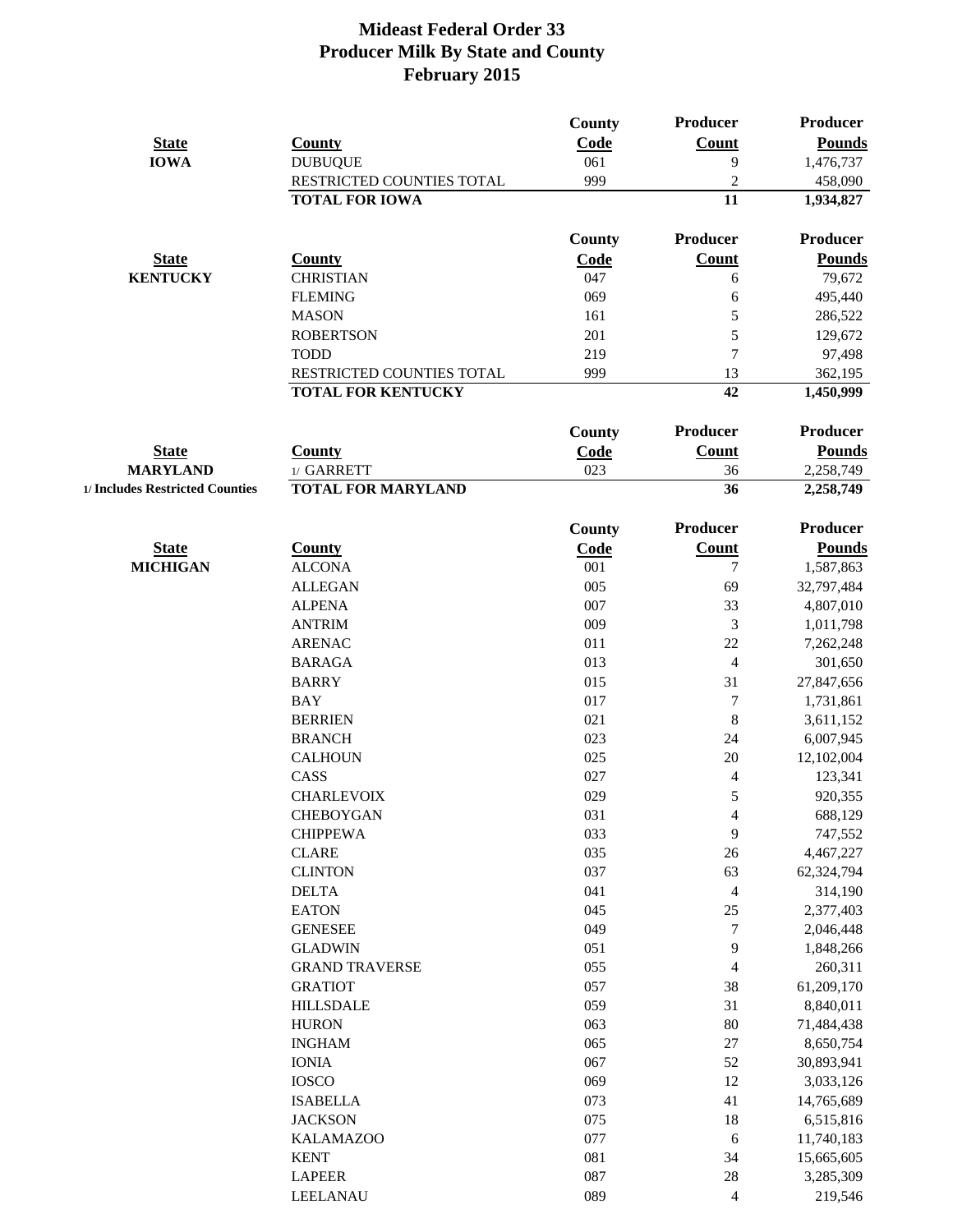|                  |                            | <b>County</b> | <b>Producer</b>          | <b>Producer</b> |
|------------------|----------------------------|---------------|--------------------------|-----------------|
| <b>State</b>     | <b>County</b>              | Code          | <b>Count</b>             | <b>Pounds</b>   |
| <b>MICHIGAN</b>  | <b>LENAWEE</b>             | 091           | 26                       | 30,665,735      |
|                  | <b>LIVINGSTON</b>          | 093           | 12                       | 4,681,214       |
|                  | <b>MACKINAC</b>            | 097           | $\overline{\mathcal{A}}$ | 1,114,604       |
|                  | <b>MACOMB</b>              | 099           | $\boldsymbol{7}$         | 402,670         |
|                  | <b>MARQUETTE</b>           | 103           | $\mathfrak{Z}$           | 250,628         |
|                  | <b>MASON</b>               | 105           | 18                       | 4,258,804       |
|                  | <b>MECOSTA</b>             | 107           | 25                       | 5,696,081       |
|                  | <b>MENOMINEE</b>           | 109           | 15                       | 4,247,256       |
|                  | <b>MIDLAND</b>             | 111           | 3                        | 1,617,895       |
|                  | <b>MISSAUKEE</b>           | 113           | 44                       | 36, 375, 132    |
|                  | <b>MONROE</b>              | 115           | 5                        | 660,075         |
|                  | <b>MONTCALM</b>            | 117           | 57                       | 18,348,502      |
|                  | <b>MONTMORENCY</b>         | 119           | 8                        | 1,191,621       |
|                  | <b>MUSKEGON</b>            | 121           | 16                       | 15,043,023      |
|                  | <b>NEWAYGO</b>             | 123           | 51                       | 16,350,536      |
|                  | <b>OCEANA</b>              | 127           | 9                        | 694,301         |
|                  | <b>OGEMAW</b>              | 129           | 42                       | 13,025,901      |
|                  | <b>OSCEOLA</b>             | 133           | 42                       | 14,141,609      |
|                  | <b>OSCODA</b>              | 135           | 11                       | 750,992         |
|                  | <b>OTTAWA</b>              | 139           | 66                       | 52,908,270      |
|                  | PRESQUE ISLE               | 141           | $\boldsymbol{7}$         | 1,228,788       |
|                  | <b>SAGINAW</b>             | 145           | 16                       | 4,688,600       |
|                  | <b>ST. CLAIR</b>           | 147           | 12                       | 2,012,456       |
|                  | ST. JOSEPH                 | 149           | 23                       | 9,962,975       |
|                  | <b>SANILAC</b>             | 151           | 112                      | 48,843,688      |
|                  | <b>SHIAWASSEE</b>          | 155           | 17                       | 5,030,857       |
|                  | <b>TUSCOLA</b>             | 157           | 41                       | 19,975,537      |
|                  | <b>VAN BUREN</b>           | 159           | 11                       | 7,230,992       |
|                  | <b>WASHTENAW</b>           | 161           | 22                       | 3,885,791       |
|                  | <b>WEXFORD</b>             | 165           | 12                       | 829,525         |
|                  | RESTRICTED COUNTIES TOTAL  | 999           | 12                       | 1,269,606       |
|                  | <b>TOTAL FOR MICHIGAN</b>  |               | 1,508                    | 738,873,939     |
|                  |                            | County        | Producer                 | Producer        |
| <b>State</b>     | <b>County</b>              | <b>Code</b>   | <b>Count</b>             | <b>Pounds</b>   |
| <b>MINNESOTA</b> | <b>STEARNS</b>             | 145           | 6                        | 161,554         |
|                  | <b>TODD</b>                | 153           | 3                        | 32,441          |
|                  | RESTRICTED COUNTIES TOTAL  | 999           | 3                        | 393,206         |
|                  | <b>TOTAL FOR MINNESOTA</b> |               | 12                       | 587,201         |
|                  |                            | County        | Producer                 | <b>Producer</b> |
| <b>State</b>     | <b>County</b>              | <b>Code</b>   | <b>Count</b>             | <b>Pounds</b>   |
| <b>NEW YORK</b>  | <b>CATTARAUGUS</b>         | 009           | 62                       | 16,471,532      |
|                  | <b>CHAUTAUQUA</b>          | 013           | 159                      | 25,077,489      |
|                  | <b>ERIE</b>                | 029           | 11                       | 2,694,250       |
|                  | <b>GENESEE</b>             | 037           | $\overline{4}$           | 4,106,040       |
|                  | <b>LIVINGSTON</b>          | 051           | 7                        | 12,095,777      |
|                  | <b>WYOMING</b>             | 121           | 18                       | 23,056,015      |
|                  | RESTRICTED COUNTIES TOTAL  | 999           | 6                        | 5,337,976       |
|                  | <b>TOTAL FOR NEW YORK</b>  |               | 267                      | 88,839,079      |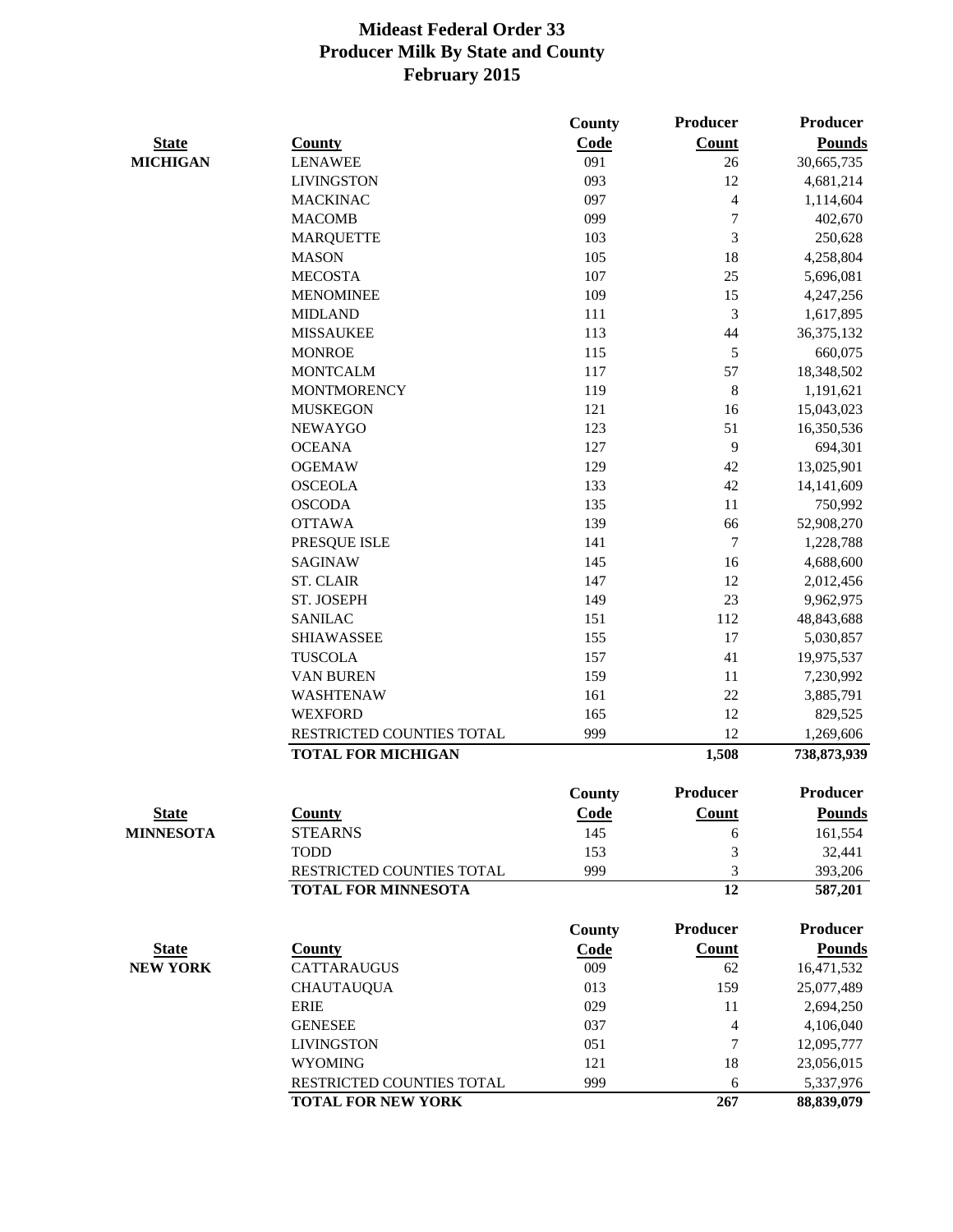|              |                   | County | <b>Producer</b>  | <b>Producer</b> |
|--------------|-------------------|--------|------------------|-----------------|
| <b>State</b> | <b>County</b>     | Code   | <b>Count</b>     | <b>Pounds</b>   |
| <b>OHIO</b>  | <b>ADAMS</b>      | 001    | 20               | 1,445,868       |
|              | <b>ALLEN</b>      | 003    | $\mathfrak{S}$   | 1,670,568       |
|              | <b>ASHLAND</b>    | 005    | 52               | 12,452,306      |
|              | <b>ASHTABULA</b>  | 007    | 35               | 5,641,615       |
|              | <b>ATHENS</b>     | 009    | 9                | 567,104         |
|              | <b>AUGLAIZE</b>   | 011    | 43               | 6,603,087       |
|              | <b>BELMONT</b>    | 013    | 14               | 928,812         |
|              | <b>BROWN</b>      | 015    | 12               | 792,562         |
|              | <b>BUTLER</b>     | 017    | 3                | 244,827         |
|              | <b>CARROLL</b>    | 019    | 29               | 2,019,415       |
|              | <b>CHAMPAIGN</b>  | 021    | 15               | 1,466,244       |
|              | <b>CLARK</b>      | 023    | $\overline{4}$   | 7,482,050       |
|              | <b>CLINTON</b>    | 027    | $\mathfrak s$    | 412,908         |
|              | <b>COLUMBIANA</b> | 029    | 83               | 13,262,762      |
|              | <b>COSHOCTON</b>  | 031    | 24               | 2,444,602       |
|              | <b>CRAWFORD</b>   | 033    | $\,8\,$          | 2,675,110       |
|              | <b>DARKE</b>      | 037    | 49               | 10,957,128      |
|              | <b>DEFIANCE</b>   | 039    | 12               | 8,120,082       |
|              | <b>DELAWARE</b>   | 041    | $\overline{4}$   | 265,037         |
|              | <b>FAIRFIELD</b>  | 045    | 9                | 563,862         |
|              | <b>FAYETTE</b>    | 047    | $\overline{4}$   | 638,919         |
|              | <b>FULTON</b>     | 051    | 9                | 3,210,789       |
|              | <b>GALLIA</b>     | 053    | $\boldsymbol{7}$ | 465,757         |
|              | <b>GEAUGA</b>     | 055    | 58               | 3,742,290       |
|              | <b>GREENE</b>     | 057    | 6                | 1,141,775       |
|              | <b>GUERNSEY</b>   | 059    | $\boldsymbol{7}$ | 527,376         |
|              | <b>HANCOCK</b>    | 063    | $\mathfrak{Z}$   | 1,219,235       |
|              | <b>HARDIN</b>     | 065    | 9                | 13,017,897      |
|              | <b>HARRISON</b>   | 067    | 10               | 697,053         |
|              | <b>HENRY</b>      | 069    | 8                | 2,629,386       |
|              | <b>HIGHLAND</b>   | 071    | 29               | 2,192,135       |
|              | <b>HOLMES</b>     | 075    | 156              | 13,190,859      |
|              | <b>HURON</b>      | 077    | 50               | 5,883,371       |
|              | <b>JACKSON</b>    | 079    | 6                | 127,505         |
|              | <b>JEFFERSON</b>  | 081    | $\overline{7}$   | 701,009         |
|              | <b>KNOX</b>       | 083    | 29               | 7,906,604       |
|              | <b>LICKING</b>    | 089    | 13               | 4,600,217       |
|              | <b>LOGAN</b>      | 091    | 30               | 4,295,360       |
|              | <b>LORAIN</b>     | 093    | 17               | 1,823,379       |
|              | <b>MADISON</b>    | 097    | 14               | 14,367,741      |
|              | <b>MAHONING</b>   | 099    | 33               | 8,697,654       |
|              | <b>MARION</b>     | 101    | 6                | 6,432,739       |
|              | <b>MEDINA</b>     | 103    | 22               | 3,755,120       |
|              | <b>MEIGS</b>      | 105    | $\mathfrak{S}$   | 612,101         |
|              | <b>MERCER</b>     | 107    | 105              | 30,007,170      |
|              | <b>MIAMI</b>      | 109    | 10               | 1,287,064       |
|              | <b>MONROE</b>     | 111    | 13               | 759,660         |
|              | <b>MORGAN</b>     | 115    | $\boldsymbol{7}$ | 1,605,674       |
|              | <b>MORROW</b>     | 117    | $\,8\,$          | 2,176,853       |
|              | <b>MUSKINGUM</b>  | 119    | 15               | 1,061,783       |
|              | <b>PAULDING</b>   | 125    | $\,8\,$          | 14,662,237      |
|              | <b>PERRY</b>      | 127    | 3                | 396,590         |
|              | <b>PICKAWAY</b>   | 129    | 9                | 2,638,224       |
|              | <b>PIKE</b>       | 131    | 9                | 633,646         |
|              |                   |        |                  |                 |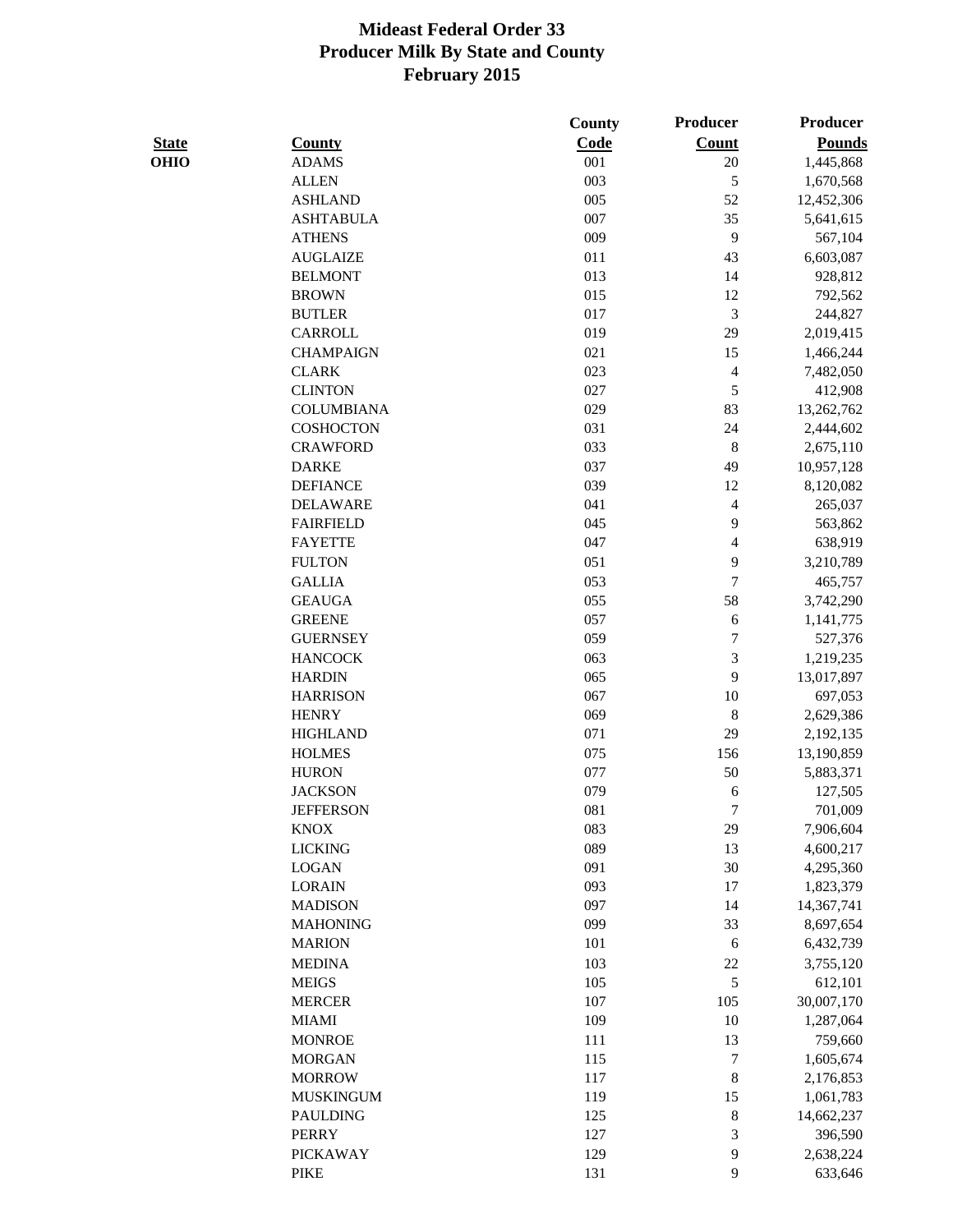|                  |                                   | County        | Producer          | <b>Producer</b>         |
|------------------|-----------------------------------|---------------|-------------------|-------------------------|
| <b>State</b>     | <b>County</b>                     | Code          | <b>Count</b>      | <b>Pounds</b>           |
| <b>OHIO</b>      | <b>PORTAGE</b>                    | 133           | 14                | 2,871,945               |
|                  | <b>PREBLE</b>                     | 135           | 10                | 1,185,146               |
|                  | <b>PUTNAM</b>                     | 137           | 13                | 8,712,708               |
|                  | <b>RICHLAND</b>                   | 139           | 104               | 10,674,469              |
|                  | <b>ROSS</b>                       | 141           | 9                 | 582,875                 |
|                  | <b>SANDUSKY</b>                   | 143           | 9                 | 624,253                 |
|                  | <b>SCIOTO</b>                     | 145           | $\mathfrak{Z}$    | 279,648                 |
|                  | <b>SENECA</b>                     | 147           | 6                 | 900,956                 |
|                  | <b>SHELBY</b>                     | 149           | 45                | 10,229,934              |
|                  | <b>STARK</b>                      | 151           | 78                | 15,358,670              |
|                  | <b>TRUMBULL</b>                   | 155           | 29                | 4,172,144               |
|                  | TUSCARAWAS                        | 157           | 122               | 9,494,994               |
|                  | <b>UNION</b>                      | 159           | 8                 | 865,011                 |
|                  | <b>VAN WERT</b>                   | 161           | 10                | 5,346,763               |
|                  | <b>WASHINGTON</b>                 | 167           | 18                | 2,889,895               |
|                  | <b>WAYNE</b>                      | 169           | 225               | 50, 565, 474            |
|                  | <b>WILLIAMS</b>                   | 171           | $\mathfrak s$     | 9,061,214               |
|                  | <b>WOOD</b>                       | 173           | 6                 | 6,579,057               |
|                  | <b>WYANDOT</b>                    | 175           | $\overline{7}$    | 715,875                 |
|                  | RESTRICTED COUNTIES TOTAL         | 999           | 17                | 2,087,223               |
|                  | <b>TOTAL FOR OHIO</b>             |               | 1,898             | 380, 319, 375           |
|                  |                                   |               |                   |                         |
|                  |                                   | County        | Producer          | <b>Producer</b>         |
| <b>State</b>     | <b>County</b>                     | Code          | <b>Count</b>      | <b>Pounds</b>           |
| PENNSYLVANIA     | <b>ARMSTRONG</b>                  | 005           | 30                | 3,686,365               |
|                  | <b>BEAVER</b>                     | 007           | 25                | 1,661,688               |
|                  | <b>BUTLER</b>                     | 019           | 33                | 3,552,424               |
|                  | <b>CAMBRIA</b>                    | 021           | 10                | 1,348,985               |
|                  | <b>CENTRE</b>                     | 027           | 16                | 472,181                 |
|                  | <b>CLARION</b>                    | 031           | 26                | 2,799,477               |
|                  | <b>CLEARFIELD</b>                 | 033           | 10                | 727,857                 |
|                  | <b>CLINTON</b>                    | 035           | 20                | 1,762,609               |
|                  | <b>CRAWFORD</b>                   | 039           | 142               | 18,948,534              |
|                  | <b>ELK</b>                        | 047           | 8                 | 543,959                 |
|                  | <b>ERIE</b>                       | 049           | 70                | 4,988,765               |
|                  | <b>FAYETTE</b>                    | 051           | 25                | 2,713,281               |
|                  | <b>FOREST</b>                     | 053           | 3                 | 191,321                 |
|                  | <b>INDIANA</b>                    | 063           | 57                | 7,563,991               |
|                  | <b>JEFFERSON</b>                  | 065           | 32                | 1,921,187               |
|                  | <b>LAWRENCE</b>                   | 073           | 35                | 5,806,060               |
|                  | <b>MERCER</b>                     | 085           | 76                | 7,316,355               |
|                  | <b>SOMERSET</b>                   | 111           | 81                | 4,508,059               |
|                  | <b>VENANGO</b>                    | 121           | 6                 | 747,884                 |
|                  | <b>WARREN</b>                     | 123           | 34                | 2,664,253               |
|                  |                                   |               |                   |                         |
|                  | <b>WASHINGTON</b><br>WESTMORELAND | 125<br>129    | 25<br>48          | 2,366,273               |
|                  | RESTRICTED COUNTIES TOTAL         | 999           | 9                 | 5,717,466               |
|                  | <b>TOTAL FOR PENNSYLVANIA</b>     |               | 821               | 5,964,854<br>87,973,828 |
|                  |                                   |               |                   |                         |
|                  |                                   | <b>County</b> | Producer          | <b>Producer</b>         |
| <b>State</b>     | <b>County</b>                     | <b>Code</b>   | <b>Count</b>      | <b>Pounds</b>           |
| <b>TENNESSEE</b> | <b>RESTRICTED</b>                 |               | <b>RESTRICTED</b> | <b>RESTRICTED</b>       |
|                  |                                   |               |                   |                         |